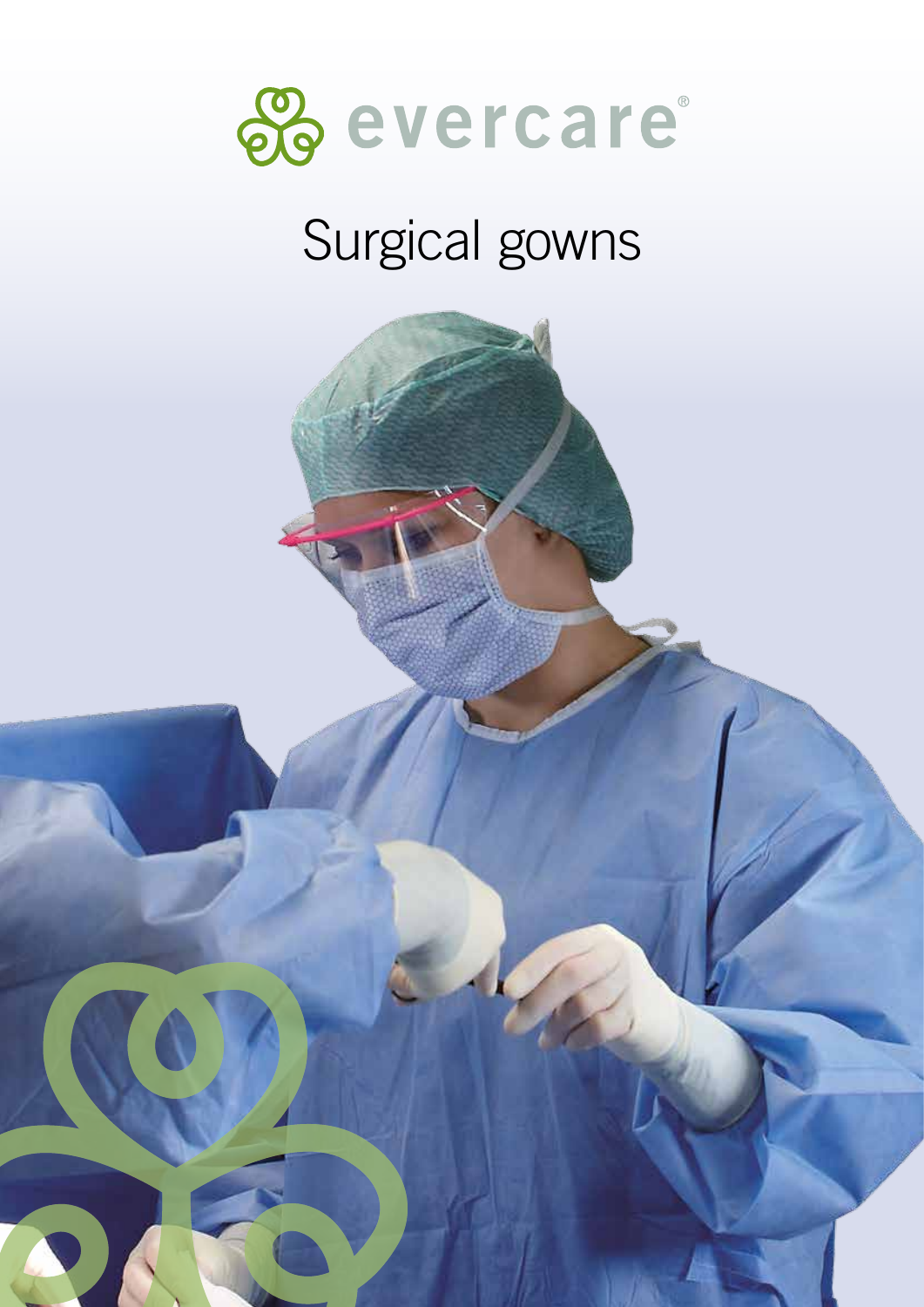# Uncompromising protection – evercare® surgical gowns

#### Comfortably in control with evercare® Original surgical gowns

Made of breathable medical facbric which has for decades been considered as industry standard for medical gowns evercare® Original provides comfort you feel. The fabric has a soft textile-like structure and features advanced technology: fluid resistant and repellent barrier that breathes.

#### Highly resistant and repellent SMS-material for evolving needs of medical professionals evercare® XP

Our SMS technology utilizes several layers of fabric to provide a very high level of repellency. The fabric features several tightly packed meltblown layers sandwiched between strong spunbond outer layers. An advanced barrier to body fluids and microbes.

Irrespective of the gown material evercare® gowns have different protection levels for different needs

- **• Basic** with single back for dry operations of short duration
- **• Standard** with widely overlapping back, the universal gown" for dry operations
- **• Special** with widely overlapping back and breathable film/nonwoven reinforcement in sleeves and front for wet operations, for orthopaedics
- **• Extra** with wide pe-hem for urological procedures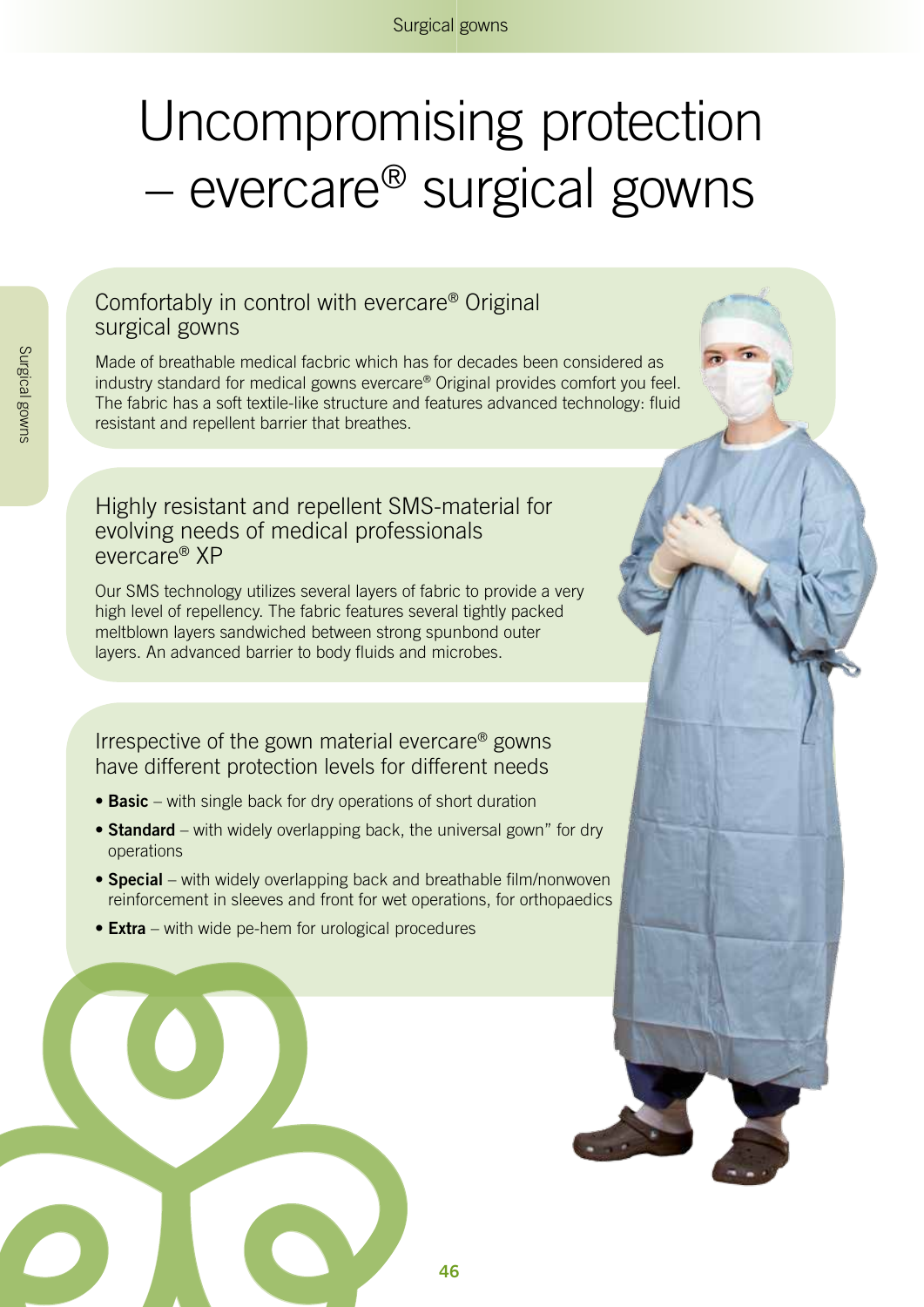

Large size velcro strap at the neck for secure adjustment

> Comfortable, user friendly design providing ease of movement

The carefully designed features in both gown types are largely the same

- Comfortable, user friendly design providing ease of movement
- Excellent sizing
- High quality cuffs for improved comfort
- Large size velcro strap at the neck for secure adjustment
- All evercare® gowns meet EN13795
- All evercare® gowns are available with or without hand towels
- State-of-the-art packaging system with handy functional dispenser and labeling in accordance with EN ISO 15223-1 and EN 1041
- Barcoded removable labels for improved traceability

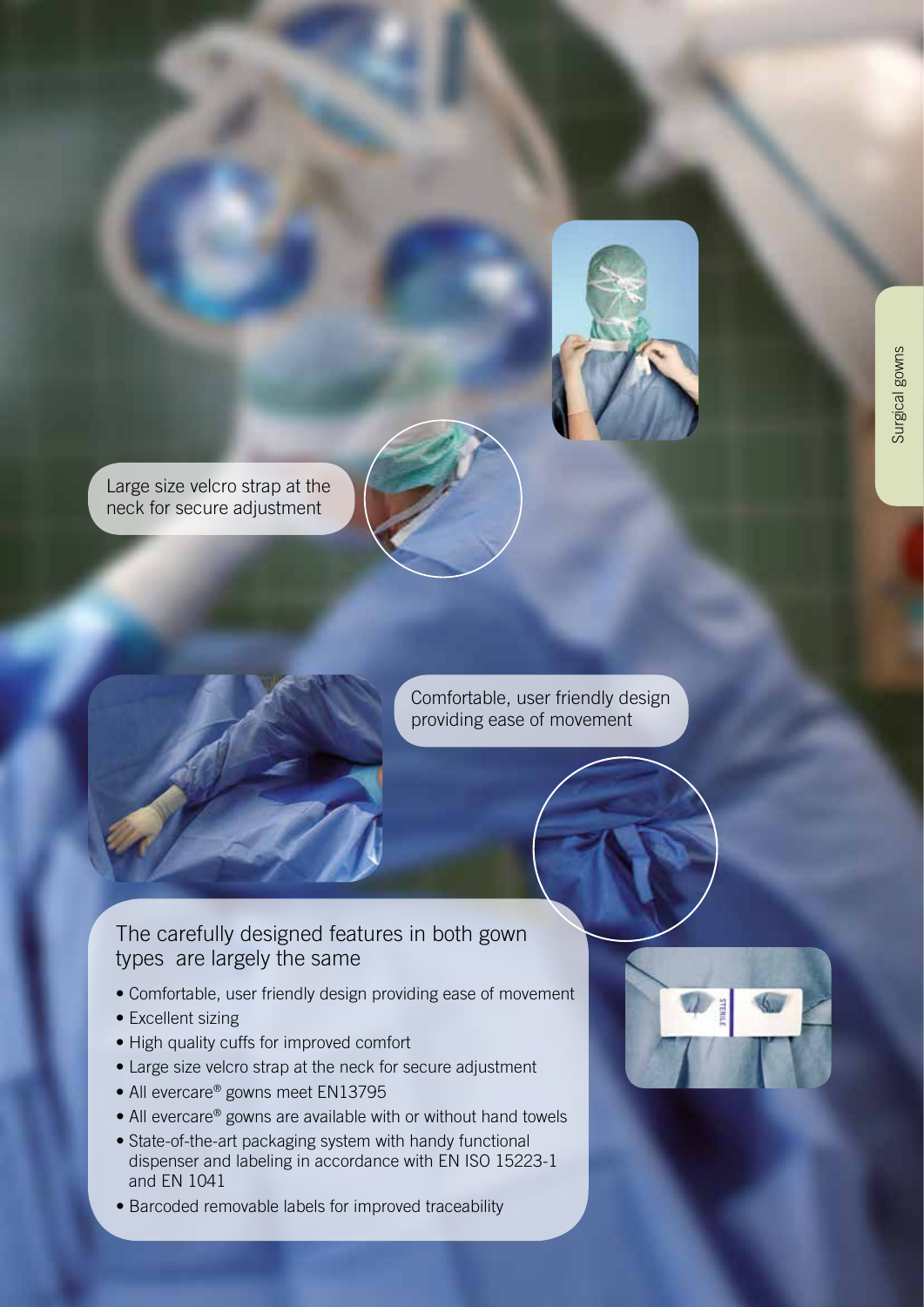Surgical gowns

## evercare® Original – spunlace nonwoven

| <b>Basic</b>    | For dry operations of short duration |                     |
|-----------------|--------------------------------------|---------------------|
| <b>REF 2100</b> | 130 cm, L, with 2 hand towels        | Pack count: 1/18/36 |
| <b>REF 2101</b> | 150 cm, XL, with 2 hand towels       | Pack count: 1/16/32 |
| <b>REF 2110</b> | 130 cm, L, without hand towels       | Pack count: 1/18/36 |
| <b>REF 2111</b> | 150 cm, XL, without hand towels      | Pack count: 1/16/32 |
|                 |                                      |                     |



#### Standard "Universal" gown, for dry operations **REF 2204** 120 cm, M-short, with 2 hand towels Pack count: 1/18/36 **REF 2200** 130 cm, M, with 2 hand towels Pack count: 1/18/36 **REF 2201** 140 cm, L, with 2 hand towels Pack count: 1/16/32 **REF 2202** 150 cm, XL, with 2 hand towels Pack count: 1/16/32 **REF 2203** 160 cm, XXL, with 2 hand towels Pack count: 1/14/28 REF 2214 120 cm, M-short, without hand towels Pack count: 1/18/36 **REF 2210** 130 cm, M, without hand towels Pack count: 1/18/36 **REF 2211** 140 cm, L, without hand towels Pack count: 1/16/32 **REF 2212** 150 cm, XL, without hand towels Pack count: 1/16/32 REF 2213 160 cm, XXL, without hand towels Pack count: 1/14/28

#### Special Reinforced, for wet operations, for orthopaedics

| <b>REF 2304</b> | 120 cm, M-short, with 2 hand towels  | Pack count: 1/12/24 |
|-----------------|--------------------------------------|---------------------|
| <b>REF 2303</b> | 130 cm, M, with 2 hand towels        | Pack count: 1/12/24 |
| <b>REF 2300</b> | 140 cm, L, with 2 hand towels        | Pack count: 1/12/24 |
| <b>REF 2301</b> | 150 cm, XL, with 2 hand towels       | Pack count: 1/12/24 |
| <b>REF 2302</b> | 160 cm, XXL, with 2 hand towels      | Pack count: 1/14/24 |
| <b>REF 2314</b> | 120 cm, M-short, without hand towels | Pack count: 1/14/24 |
| <b>REF 2313</b> | 130 cm, M, without hand towels       | Pack count: 1/14/24 |
| <b>REF 2310</b> | 140 cm, L, without hand towels       | Pack count: 1/14/24 |
| <b>REF 2311</b> | 150 cm, XL, without hand towels      | Pack count: 1/14/24 |
| <b>REF 2312</b> | 160 cm, XXL, without hand towels     | Pack count: 1/14/24 |
|                 |                                      |                     |

| Pack.count: 1/12/24 |  |
|---------------------|--|
| Pack.count: 1/12/24 |  |
| Pack count: 1/12/24 |  |
| Pack count: 1/12/24 |  |
| Pack.count: 1/14/24 |  |
| Pack.count: 1/14/24 |  |
| Pack.count: 1/14/24 |  |
| Pack.count: 1/14/24 |  |
| Pack count: 1/14/24 |  |
| Pack count: 1/14/24 |  |



| Extra           | For urology                     |                     |
|-----------------|---------------------------------|---------------------|
| <b>REF 2400</b> | 156 cm, XL, with 2 hand towels  | Pack count: 1/16/32 |
| <b>REF 2410</b> | 156 cm, XL, without hand towels | Pack count: 1/16/32 |

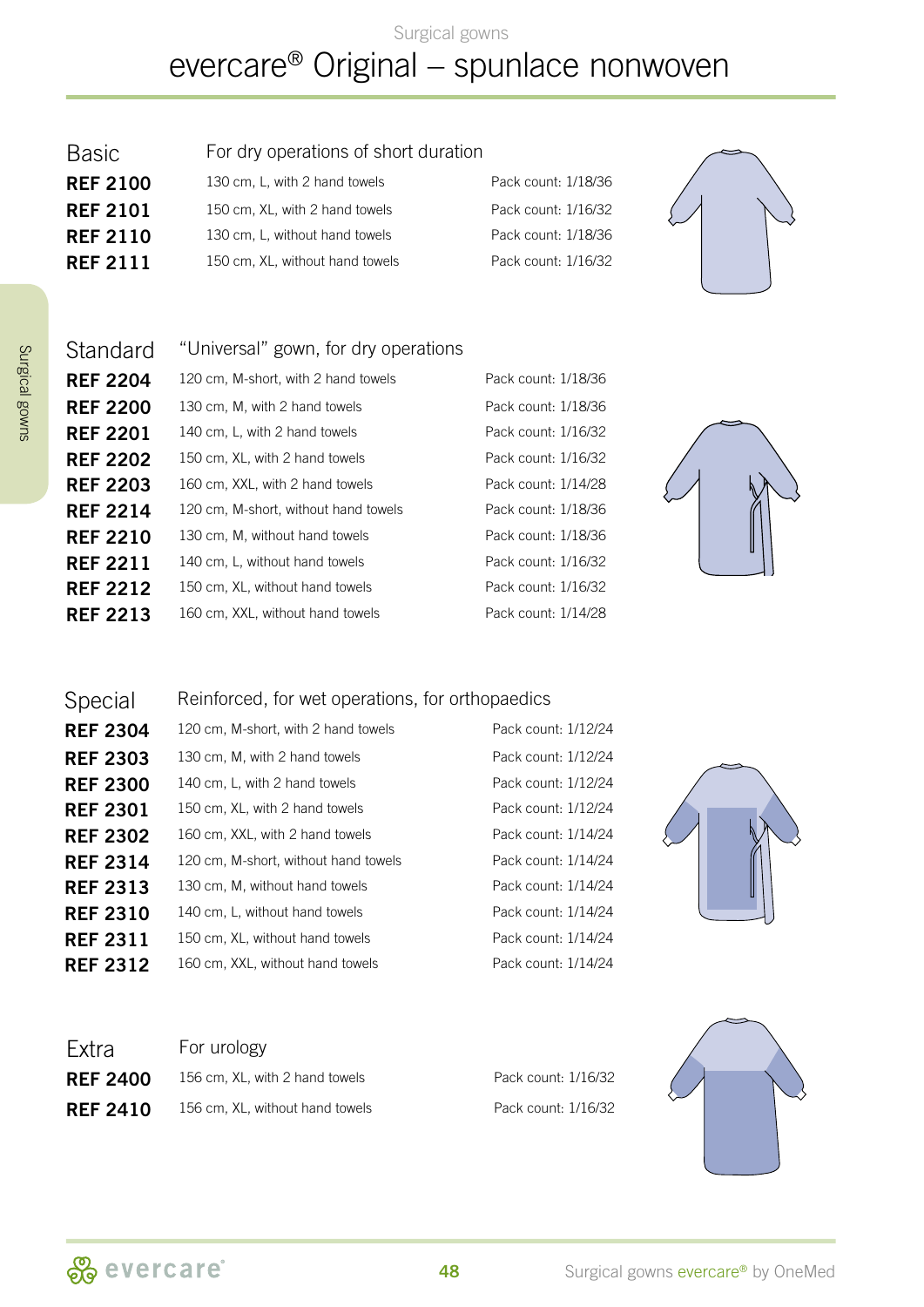### Surgical gowns evercare® XP – SMS nonwoven

| 120 cm, M-short, without hand towels | F                                  |
|--------------------------------------|------------------------------------|
| 130 cm, M, without hand towels       | F                                  |
| 140 cm, L, without hand towels       | F                                  |
| 150 cm, XL, without hand towels      | F                                  |
| 160 cm, XXL, without hand towels     | F                                  |
| 120 cm, M-short, with 2 hand towels  | F                                  |
| 130 cm, M, with 2 hand towels        | F                                  |
| 140 cm, L, with 2 hand towels        | F                                  |
| 150 cm, XL, with 2 hand towels       | F                                  |
| 160 cm, XXL, with 2 hand towels      | F                                  |
|                                      | Universal gown, for dry operations |

Pack count: 1/21/42 Pack count: 1/20/40 Pack count: 1/20/40 Pack count: 1/18/36 Pack count: 1/18/36 **Pack count: 1/21/42** Pack count: 1/20/40 Pack count: 1/20/40 Pack count: 1/18/36 Pack count: 1/18/36



| Special XP      | Reinforced for wet operations, for orthopaedics |                     |  |
|-----------------|-------------------------------------------------|---------------------|--|
| <b>REF 2534</b> | 120 cm, M-short, without hand towels            | Pack count: 1/21/42 |  |
| <b>REF 2535</b> | 130 cm, M, without hand towels                  | Pack count: 1/20/40 |  |
| <b>REF 2537</b> | 140 cm, L, without hand towels                  | Pack count: 1/20/40 |  |
| <b>REF 2539</b> | 150 cm, XL, without hand towels                 | Pack count: 1/18/36 |  |
| <b>REF 2540</b> | 160 cm, XXL, without hand towels                | Pack count: 1/18/36 |  |
| <b>REF 2544</b> | 120 cm, M-short, with 2 hand towels             | Pack count: 1/21/42 |  |
| <b>REF 2545</b> | 130 cm, M, with 2 hand towels                   | Pack count: 1/20/40 |  |
| <b>REF 2547</b> | 140 cm, L, with 2 hand towels                   | Pack count: 1/20/40 |  |
| <b>REF 2549</b> | 150 cm, XL, with 2 hand towels                  | Pack count: 1/18/36 |  |
| <b>REF 2550</b> | 160 cm, XXL, with 2 hand towels                 | Pack count: 1/18/36 |  |



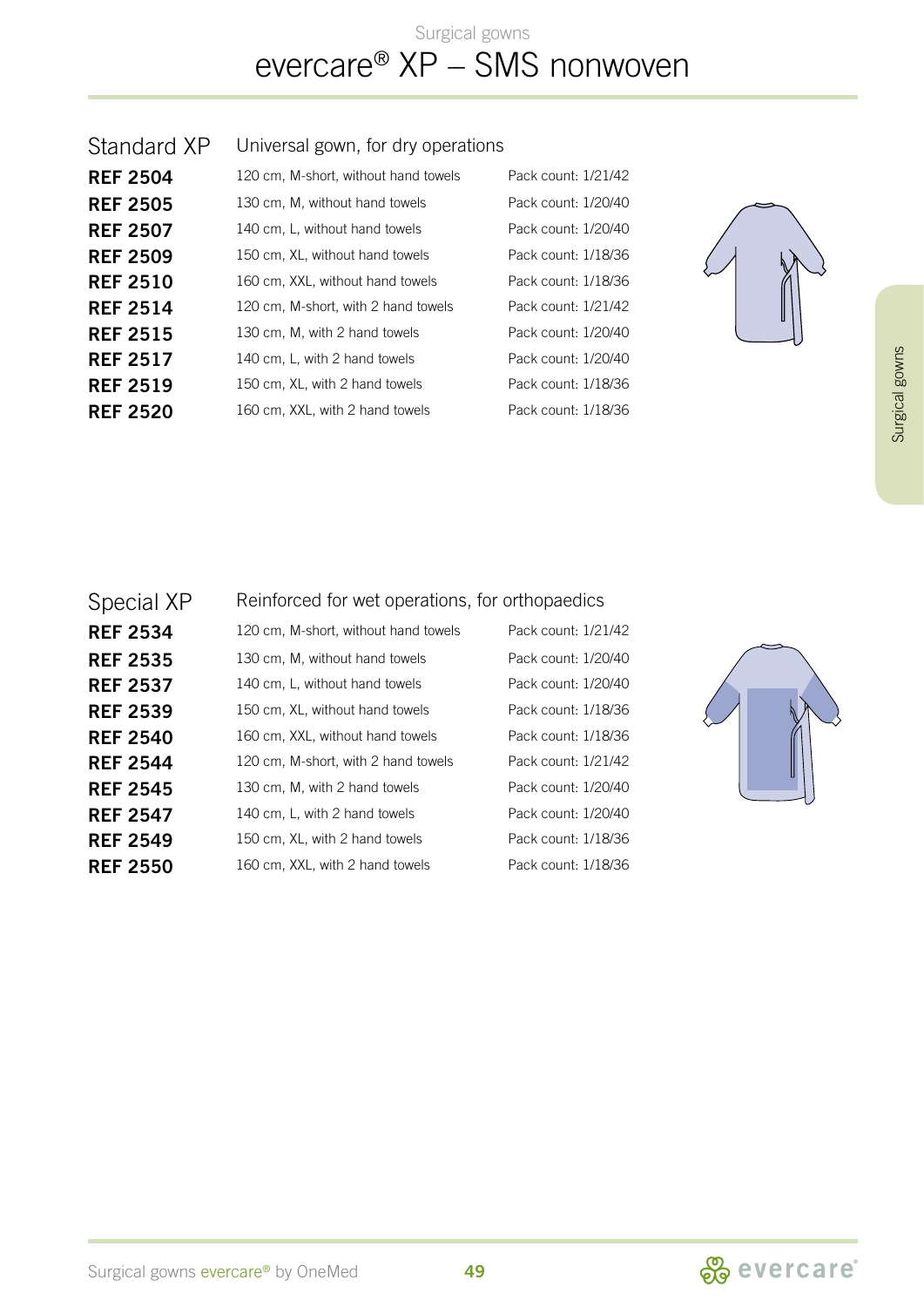### Surgical gowns evercare® Essentia – SMS nonwoven

| <b>REF 2522</b> | 126 cm, M, without hand towels and crepe       | Pack count: 2/20/40 |
|-----------------|------------------------------------------------|---------------------|
| <b>REF 2523</b> | 137 cm, L, without hand towels and crepe       | Pack count: 2/20/40 |
| <b>REF 2524</b> | 147 cm, XL, without hand towels and crepe      | Pack count: 2/18/36 |
| <b>REF 2525</b> | 155 XXL, without hand towels and crepe         | Pack count: 2/18/36 |
| Standard        | Gown for dry operations                        |                     |
| <b>REF 2526</b> | 115 cm, M-short, with hand towels and crepe    | Pack count: 2/21/42 |
| <b>REF 2527</b> | 126 cm, M, with hand towels and crepe          | Pack count: 2/20/40 |
| <b>REF 2528</b> | 137 cm, L, with hand towels and crepe          | Pack count: 2/20/40 |
| <b>REF 2529</b> | 147 cm, XL, with hand towels and crepe         | Pack count: 2/18/36 |
| <b>REF 2530</b> | 155 XXL, with hand towels and crepe            | Pack count: 2/18/36 |
|                 |                                                |                     |
|                 |                                                |                     |
|                 |                                                |                     |
|                 |                                                |                     |
| Special         | Reinforced gown for dry operations             |                     |
| <b>REF 2551</b> | 115 cm, M-short, without hand towels and crepe | Pack count: 2/21/42 |
| <b>RFF 2552</b> | 126 cm, M, without hand towels and crepe       | Pack count: 2/20/40 |

REF 2521 115 cm, M-short, without hand towels and crepe Pack count: 2/21/42

Standard Gown for dry operations



| <b>REF 2551</b> | 115 cm, M-short, without hand towels and crepe | Pack count: 2/21/42 |
|-----------------|------------------------------------------------|---------------------|
| <b>REF 2552</b> | 126 cm, M, without hand towels and crepe       | Pack count: 2/20/40 |
| <b>REF 2553</b> | 137 cm, L, without hand towels and crepe       | Pack count: 2/20/40 |
| <b>REF 2554</b> | 147 cm, XL, without hand towels and crepe      | Pack count: 2/18/36 |
| <b>REF 2555</b> | 155 XXL, without hand towels and crepe         | Pack count: 2/18/36 |
|                 |                                                |                     |
| Special         | Reinforced gown for wet operations             |                     |
| <b>REF 2556</b> | 115 cm, M-short, with hand towels and crepe    | Pack count: 2/21/42 |
| <b>REF 2557</b> | 126 cm, M, with hand towels and crepe          | Pack count: 2/20/40 |
| <b>REF 2558</b> | 137 cm, L, with hand towels and crepe          | Pack count: 2/20/40 |
| <b>REF 2559</b> | 147 cm, XL, with hand towels and crepe         | Pack count: 2/18/36 |
| <b>REF 2560</b> | 155 XXL, with hand towels and crepe            | Pack count: 2/18/36 |
|                 |                                                |                     |

| <b>REF 2552</b> | 126 cm, M, without hand towels and crepe    | Pack cou |
|-----------------|---------------------------------------------|----------|
| <b>REF 2553</b> | 137 cm, L, without hand towels and crepe    | Pack cou |
| <b>REF 2554</b> | 147 cm, XL, without hand towels and crepe   | Pack cou |
| <b>REF 2555</b> | 155 XXL, without hand towels and crepe      | Pack cou |
|                 |                                             |          |
| Special         | Reinforced gown for wet operations          |          |
| <b>REF 2556</b> | 115 cm, M-short, with hand towels and crepe | Pack cou |
| <b>REF 2557</b> | 126 cm, M, with hand towels and crepe       | Pack cou |
| <b>REF 2558</b> | 137 cm, L, with hand towels and crepe       | Pack cou |
| <b>REF 2559</b> | 147 cm, XL, with hand towels and crepe      | Pack cou |
| <b>REF 2560</b> | 155 XXL, with hand towels and crepe         | Pack cou |
|                 |                                             |          |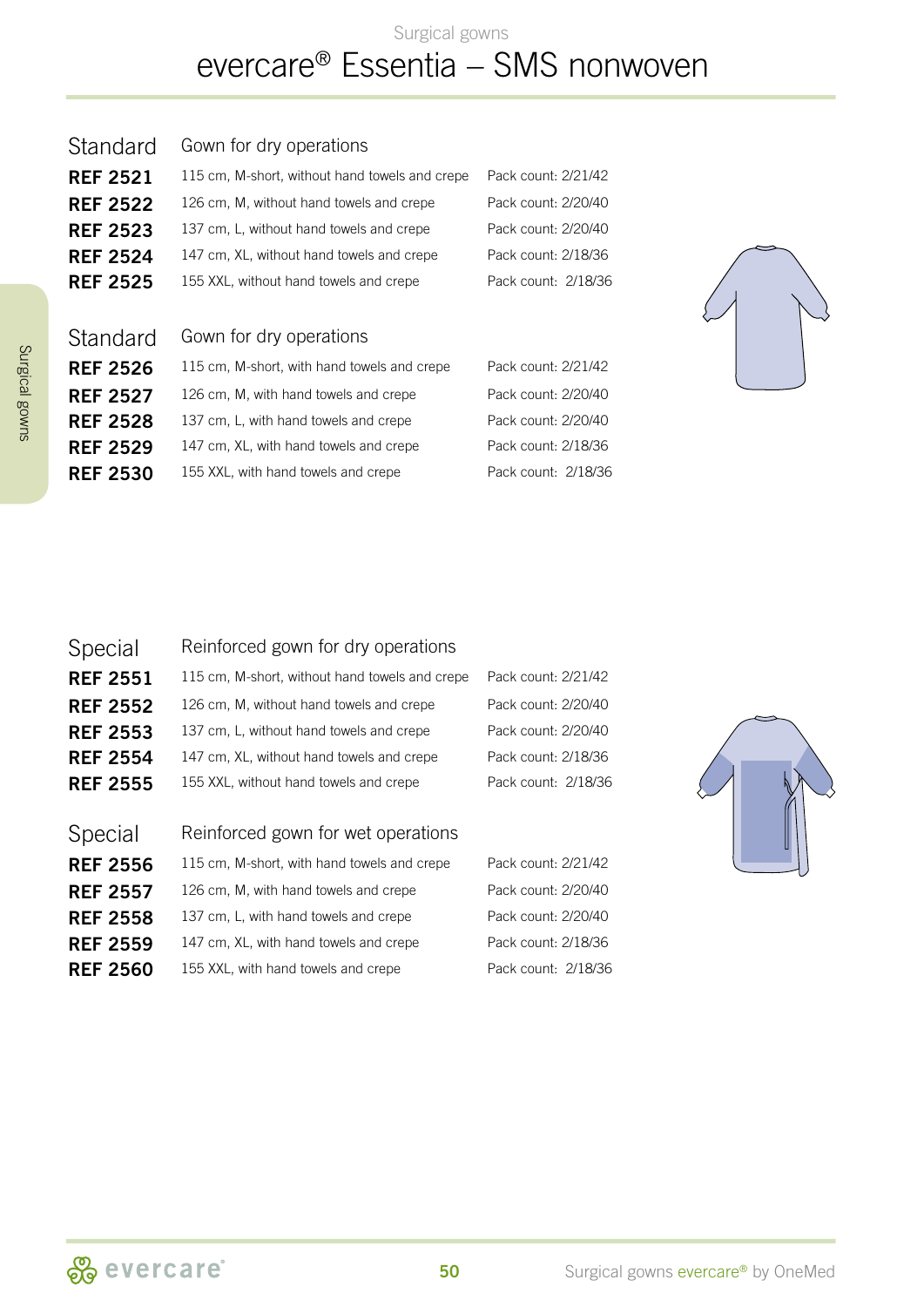## Label information in accordance with EN ISO 15223-1 and EN 1041